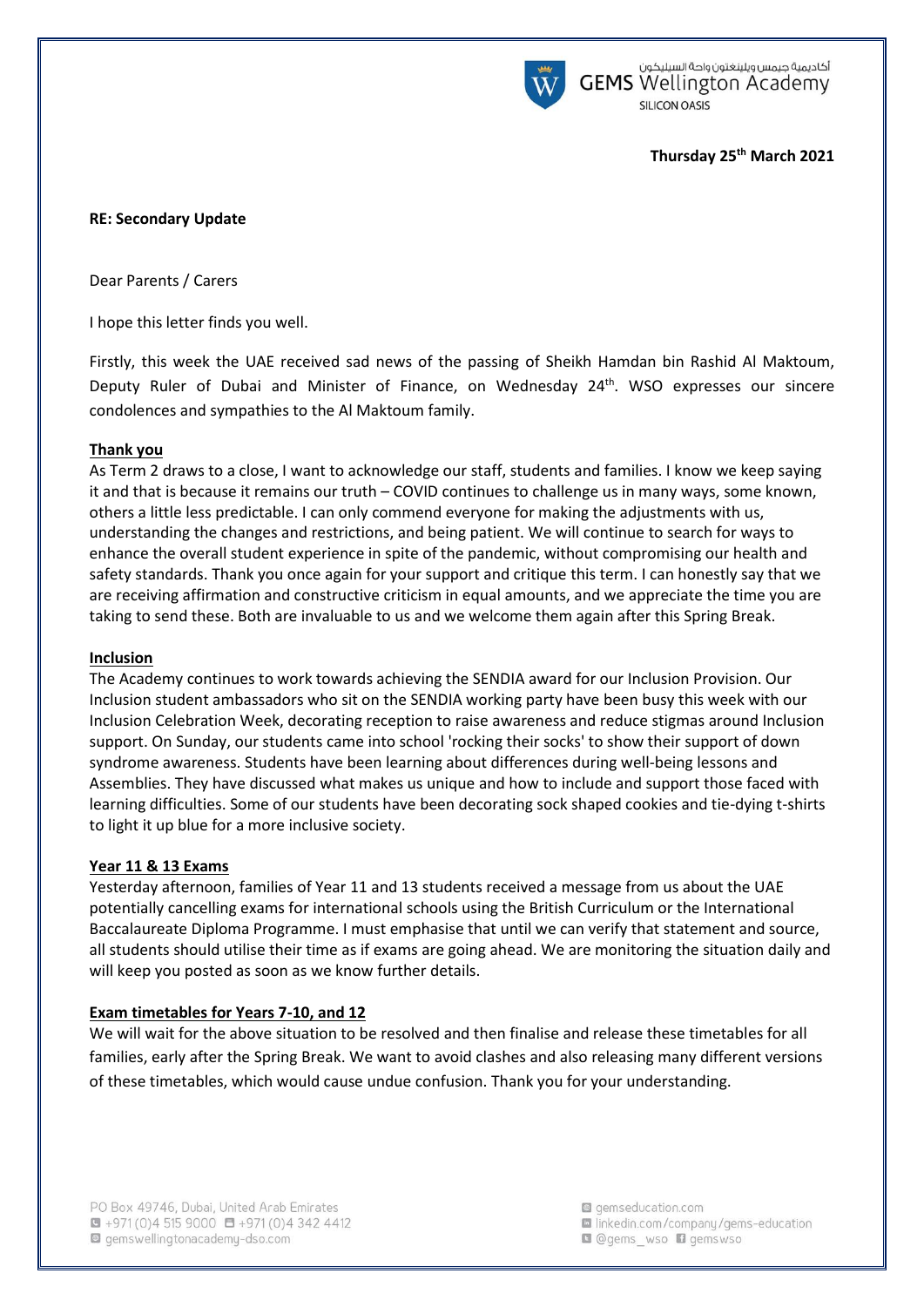

**Legally Blonde Music Video** - Dazzle and Adrenaline have been working extremely hard on their pieces for this, while also staying socially distanced through rehearsals and practising in separate year groups. This has been a collaboration of incredible student leadership, as Kyla Munro has choreographed the Adrenaline piece and the BTEC Music Production students have recorded and edited 'Omi God You Guys', in the recording studio for the Dazzle students[. https://www.youtube.com/watch?v=-nFAeGhPsSo](https://www.youtube.com/watch?v=-nFAeGhPsSo)

**Travel declaration reminder** – You should have seen an email from GEMS in the past week which was a travel declaration link. If you intend to travel outside of the UAE, it is important that this link is filled in. Please also fill it in if you are not travelling.

## **DEWA Earth Hour**

Scheduled for Saturday 27 March, please see [http://www.dewa.gov.ae](http://www.dewa.gov.ae/) for details of how to get involved and contribute.

**Ramadan Hours: Years 7 -13 –** Ramadan will begin during the first week back after the holidays. An official announcement will be shared with our school community once this is confirmed. Please see the below school timings that we will follow once Ramadan begins.

| 08.30 | 08.50 | <b>Tutor Time</b>                     |
|-------|-------|---------------------------------------|
| 08.50 | 09.30 | Period 1                              |
| 09.30 | 10.10 | Period 2                              |
| 10.10 | 10.30 | <b>Break</b>                          |
| 10.30 | 11.10 | Period 3                              |
| 11.10 | 11.50 | Period 4                              |
| 11.50 | 12.10 | Lunch / Break                         |
| 12.10 | 12.50 | Period 5                              |
| 12.50 | 13.30 | Period 6                              |
| 13.30 |       | End of day - release non-bus students |
| 13.45 |       | Release bus students                  |
| 14.00 |       | <b>Buses depart</b>                   |